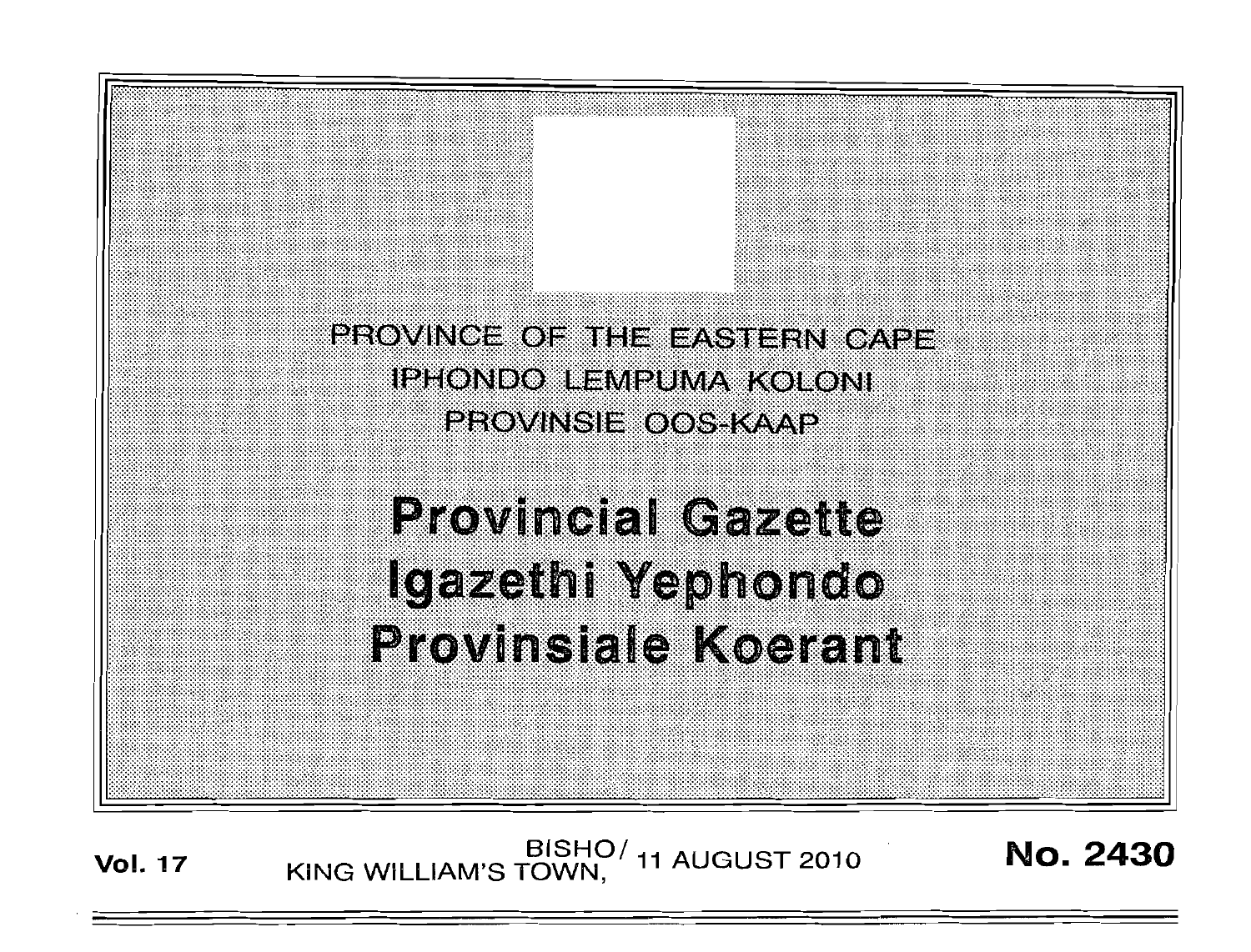$\sim$ 

 $\sim$ 

#### IMPORTANT NOTICE

 $\label{eq:2.1} \begin{split} \frac{1}{\sqrt{2\pi}}\left(\frac{1}{\sqrt{2\pi}}\right)^{1/2} &\frac{1}{\sqrt{2\pi}}\left(\frac{1}{\sqrt{2\pi}}\right)^{1/2} &\frac{1}{\sqrt{2\pi}}\left(\frac{1}{\sqrt{2\pi}}\right)^{1/2} &\frac{1}{\sqrt{2\pi}}\left(\frac{1}{\sqrt{2\pi}}\right)^{1/2} &\frac{1}{\sqrt{2\pi}}\left(\frac{1}{\sqrt{2\pi}}\right)^{1/2} &\frac{1}{\sqrt{2\pi}}\left(\frac{1}{\sqrt{2\pi}}\right)^{1$ 

The Government Printing Works will not be held responsible for faxed documents not received due to errors on the fax machine or faxes received which are unclear or incomplete. Please be advised that an "OK" slip, received from a fax machine, will not be accepted as proof that documents were received by the GPW for printing. If documents are faxed to the GPW it will be the sender's responsibility to phone and confirm that the documents were received in good order.

Furthermore the Government Printing Works will also not be held responsible for cancellations and amendments which have not been done on original documents received from clients.

|     | <b>CONTENTS • INHOUD</b> |             |                |  |  |
|-----|--------------------------|-------------|----------------|--|--|
| No. |                          | Page<br>No. | Gazette<br>No. |  |  |
|     | <b>GENERAL NOTICE</b>    |             |                |  |  |
|     |                          | з           | 2430           |  |  |

 $\mathcal{L}_{\mathcal{A}}$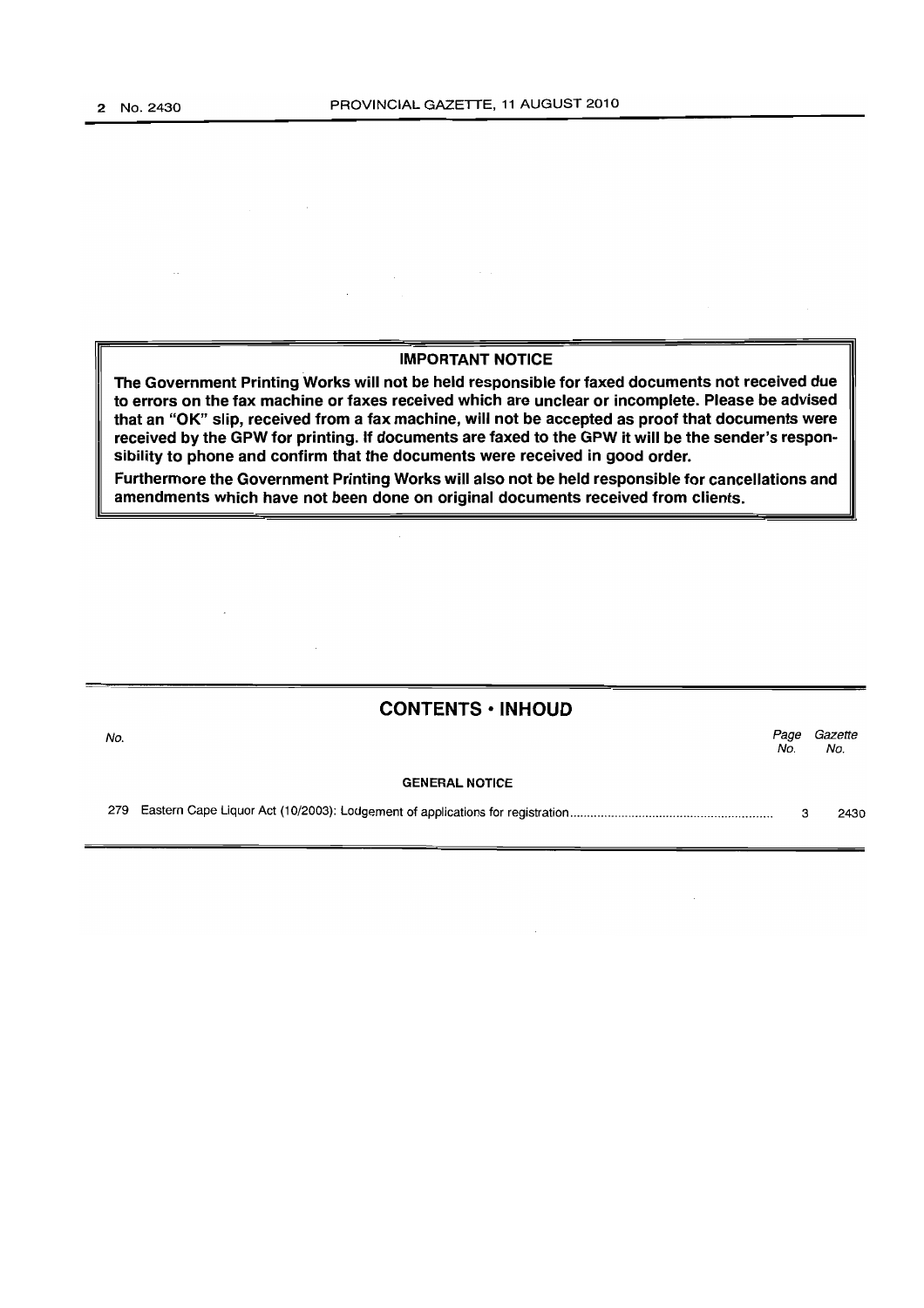## **GENERAL NOTICE**

No. 279

 $\lambda$ 

1. CM3 (Reg 4 (1)) .

#### EASTERN CAPE LIQUOR ACT, 2003 (Act No. 10 of 2003) NOTICE OF LODGEMENT OF APPLICATIONS FOR REGISTRATION

Notice is hereby given that the applications for registration, particulars of which appear in the Schedule hereunder, have been lodged with the Board.

Interested parties may, free of charge, inspect any application which appears in the Schedule hereunder and may within twenty one days of this notice, lodge with the Board written representations in support of, or written objections.

THEMBI ZONO - GXOYIYA EASTERN CAPE LIQUOR BOARD 28 July 2010

#### SCHEDULE

| 1                                   |                  | $\mathbf{2}$                          | 3                                   | 4                            | 5                                                                                             |  |
|-------------------------------------|------------------|---------------------------------------|-------------------------------------|------------------------------|-----------------------------------------------------------------------------------------------|--|
| <b>Application</b><br><b>Number</b> |                  | Name and<br>number of Ward            | Kind of registration<br>applied for | Kind of liquor to<br>be sold | Name under which business is<br>to be conducted and particulars<br>of the erf, street or farm |  |
| 1 <sub>1</sub>                      | <b>ECP 18435</b> | Ward 6<br>Sakhisizwe<br>Municipality  | Consumption on and<br>off premises  | All kinds                    | Mbanguba's Tavern, Lower Lufuta<br>Loc, Cala                                                  |  |
| $\overline{2}$ .                    | <b>ECP 18436</b> | Intsika Yethu<br>Municipality         | Consumption on and<br>off premises  | All kinds                    | Numbers Tavern, Hange Loc,<br>Tsomo                                                           |  |
| 3.                                  | <b>ECP 18437</b> | Ward 4 Mbhashe<br>Municipality        | Consumption on and<br>off premises  | All kinds                    | Shukushukuma Tavern, Mungu<br>A/A., Dutywa                                                    |  |
| 4 <sub>1</sub>                      | <b>ECP 18438</b> | Gariep<br>Municipality                | <b>Special Event</b>                | All kinds                    | Burgersdorp Summer Festival, 6<br>Church Str, Burgersdorp                                     |  |
| 5.                                  | <b>ECP 18439</b> | Ward 4 Lukhanji<br>Municipality       | Consumption on and<br>off premises  | All kinds                    | Sboshy's Tavern, Cacadu Loc,<br>Lady Frere                                                    |  |
| 6.                                  | <b>ECP 18440</b> | Ward 18 Intsika<br>Yethu Municipality | Consumption on and<br>off premises  | All kinds                    | Chuma's Tavern, Qitsi Loc,<br>Qwebeqwebe A/A, Cofimvaba                                       |  |
| 7 <sub>1</sub>                      | <b>ECP 18441</b> | Ward 19 Intsika<br>Yethu Municipality | Consumption on and<br>off premises  | All kinds                    | Mpura's Tavern, Qitsi Loc,<br>Qwebeqwebe A/A, Cofimvaba                                       |  |
| $\overline{8}$ .                    | <b>ECP 18442</b> | Ward 31 Mnquma<br>Municipality        | Consumption on and<br>off premises  | All kinds                    | Mancilashe Tavern, Nonyembezi<br>Loc, Mnyameni A/A, Kentani                                   |  |
| 9.                                  | <b>ECP 18443</b> | Ward 7 Mbhashe<br>Municipality        | Consumption on and<br>off premises  | All kinds                    | Sdumo's Tavern, Matolweni Loc,<br>Candu A/A, Dutywa                                           |  |
| 10.                                 | <b>ECP 18444</b> | Ward 5 Engcobo<br>Municipality        | Consumption on and<br>off premises  | All kinds                    | Pam's Tavern, Maganda Loc,<br>Elucwecwe A/A, Engcobo                                          |  |
| 11.                                 | <b>ECP 18445</b> | Ward 1 Port St<br>Johns Municipality  | Consumption on and<br>off premises  | All kinds                    | Thabang Tavern, Qandu A/A,<br>Nqutyana Loc, Port St Johns                                     |  |
| 12.                                 | <b>ECP 18446</b> | Ward 5 Port St<br>Johns Municipality  | Consumption on and<br>off premises  | All kinds                    | Qhubeleka Tavern, Sicambeni<br>Loc, Caguba A/A, Port St Johns                                 |  |